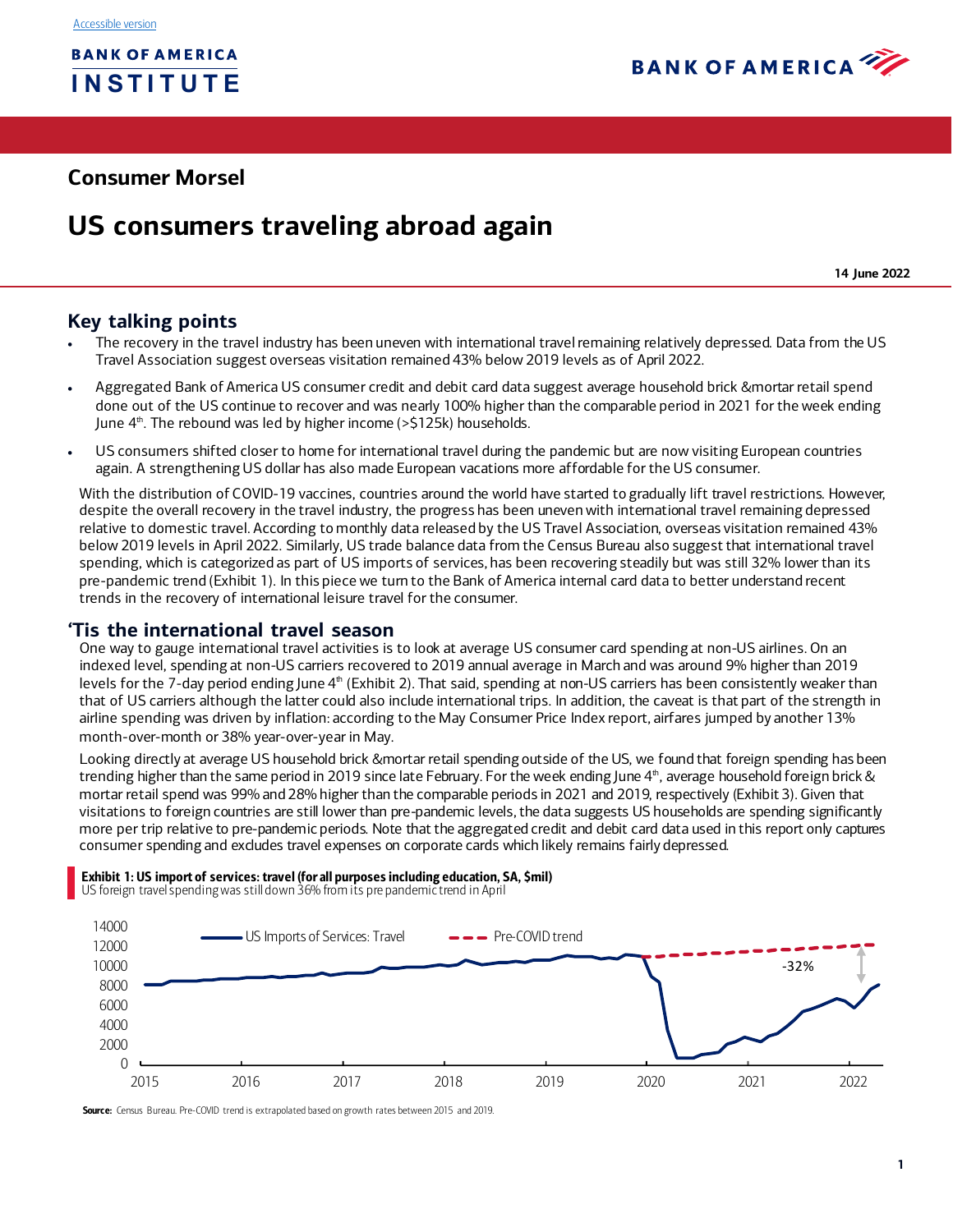<span id="page-1-1"></span><span id="page-1-0"></span>

## **Roman Holiday**

There has been a noticeable shift in top international travel destinations for US consumers over the last few years. In a normal year (e.g. 2019), top international travel destinations were Mexico, Canada, Italy, the UK and France. However, as local governments imposed travel restrictions to slow the spread of COVID, US consumers diverted their travel to nearby destinations such as Mexico. For example, in May 2019 around 11% of total foreign spending was done in Mexico but that share surged to 28% in May 2021 [\(Exhibit 4\)](#page-1-2). On the contrary, spending in major European countries saw a noticeable decline in shares of spending during the pandemic. As countries gradually opened up their borders for travelers, we are once again seeing US consumers traveling to Europe with 7% and 6% of total foreign spend done in Italy and the UK, respectively, in May 2022. Another factor could be the strengthening of US dollar, which has made European vacations more affordable to US consumers. Meanwhile spending in Japan remained depressed in May, taking up just 0.6% of total foreign spend, as Japan continued to impose restrictions for international tourists.

## **The rise of the higher income**

Consumer international travel rebound has been driven by the higher income households (those with annual income greater than \$125k) who have a stronger pent-up demand for services spending. A[s Exhibit 5](#page-1-3) shows, the higher income cohort saw a bigger pull back in international spending in the beginning of the pandemic but has since recovered the fastest, particularly in recent months. For the week ending June 4<sup>th</sup> that included the Memorial Day holiday in the US, higher income households spent 1.8% of their total brick &mortar retail spending overseas. This compares to just 0.9% for the lower income (<\$50k) households, which was similar to the share in Jan 2020. Note that the uptick in the lower income households foreign spend has been much more muted compared with that of the higher income households and the gap between the two groups has been widening further in recent months [\(Exhibit 5\)](#page-1-3).

#### <span id="page-1-2"></span>Exhibit 4: Total spending in select foreign countries as a share of total spending outside of the US (%)

Consumers are traveling to European countries again as travel



Source: Bank of America internal data

#### <span id="page-1-3"></span>Exhibit 5: Share of brick and mortar retail spending made outside of the US by income groups (weekly, %)

The share of retail brick &mortar spending outside of the US saw the steepest recovery for the higher income households



Source: Bank of America internal data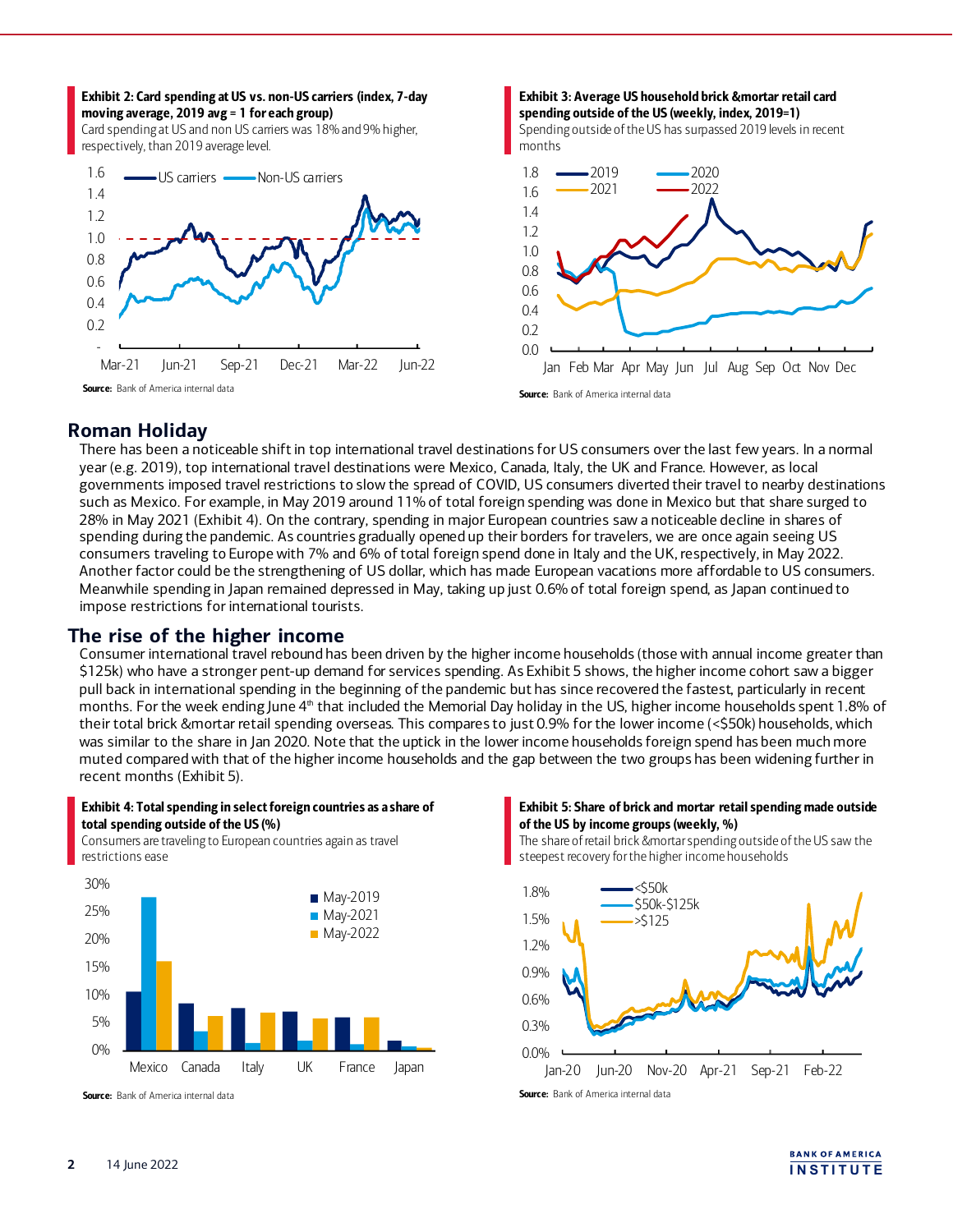## **Contributors**

#### **Anna Zhou**

Economist, Bank of America Institute

### **Sources**

#### **Kimberly Warren**

Senior Vice President, Global Risk Analytics

#### **Methodology**

Selected Bank of America transaction data are used to inform the macroeconomic views expressed in this report and should be considered in the context of other economic indicators and publicly available information. In certain instances, the data may provide directional and/or predictive value. The data used are not comprehensive; they are based on aggregated and anonymized selections of Bank of America data and may reflect a degree of selection bias and limitations on the data available.

Total payments include total credit card, debit card, ACH, wires, billpay, person-to-person, cash and checks. The payments data represents aggregated spend from Retail, Preferred, Small Business and Wealth Management clients with a deposit account or credit card. Data is not adjusted for seasonality, processing days or portfolio changes, and may be subject to periodic revisions. Aggregated card spend is based on processing date while the 'per household' measure is based on transaction date.

The household consumer deposit data based on Bank of America internal data is derived by anonymizing and aggregating data from Bank of America consumer deposit accounts in the US and analyzing that data at a highly aggregated level. Monthly data includes those households that had a consumer deposit account (checking and/or savings account) for all 40 months from January 2019 through April 2022.

Bank of America credit/debit card spending per household include spending from active US households only. Only card holders making a minimum of five transactions a month are included in the dataset. Spending from corporate cards are excluded. Data regarding merchants who receive payments are identified and classified by the Merchant Categorization Code (MCC) defined by financial services companies. The data are mapped using proprietary methods from the MCCs to the North American Industry Classification System (NAICS), which is also used by the Census Bureau, in order to classify spending data by subsector. Spending data may also be classified by other proprietary methods not using MCCs.

Additional information about the methodology used to aggregate the data is available upon request.